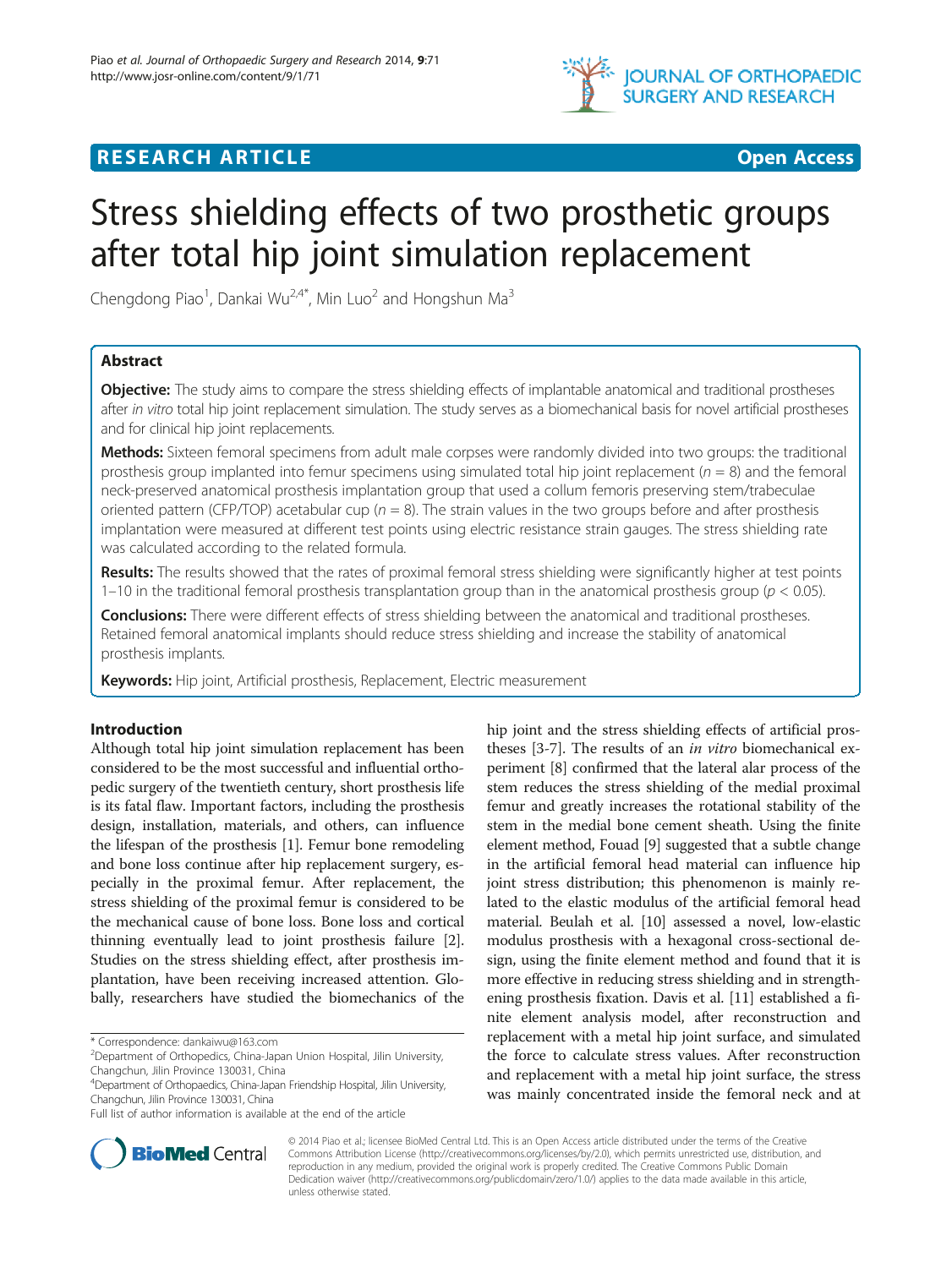the junction of the prosthesis and neck head; stress shielding occurred at the lower bony part of the femoral prosthesis.

Studies on the stress shielding effect, after total hip joint simulation replacement, focused on implanting different prostheses, mostly using the three-dimensional finite element method [[8-11](#page-7-0)]. Studies that compare the stress shielding effects of two types (anatomical and traditional) of artificial prostheses, based on electric strain gauge measurement values before and after total hip joint simulation replacement, are lacking. In biomechanical research, the use of a strainmeter is a measurement technique for studying the stress shielding effect, after the implantation of various prostheses by total hip joint replacement simulation.

This study simulated total hip arthroplasty using normal, adult cadaver femurs. The measurement of electric strain was estimated before and after prosthesis placement using German retained prosthetic femoral necktype and traditional prostheses. The strain, stress, and stress shielding rate values for each point were measured in the femur, under compressive stress, before and after placement of the prosthesis, comparing the retained femoral neck-type and the traditional prosthesis groups. We aimed to provide a biomechanical basis for novel artificial prostheses and clinical hip joint replacements by performing a quantitative comparative analysis of the effects of retained femoral neck prostheses and traditional prostheses implanted into femur specimens using electric strainmeter measurements.

# Materials and methods

# Specimens

A total of 16 femoral specimens from normal adult male corpses (age range, 20–30 years old; height range, 1.75– 1.82 m; weight range, 74–85 kg (mean, 80 kg)) were provided by the Department of Anatomy, Bethune Medical University (Changchun, China). Within 2 h after death, the left and right femurs were removed, packed with normal saline-soaked gauze, placed into plastic bags, sealed, and stored at −20°C. This study was conducted in accordance with the declaration of Helsinki. This study was conducted with approval from the Ethics Committee of China-Japan Friendship Hospital, Jilin University.

# Grouping

Before the experiment, the femoral specimens were thawed at room temperature. A total of 16 specimens (8 left and 8 right femurs) were randomly divided into two groups. In the traditional prosthesis group ( $n = 8$ ), the prosthesis (Vatallium; Beijing Prussia Explant Material, Beijing, China) was implanted into the femur specimens using a total hip joint replacement simulation (Figure [1](#page-2-0)). In the femoral neck-preserved anatomical prosthesis group  $(n = 8)$ , the collum femoris preserving stem/trabeculae oriented pattern (CFP/TOP) acetabular cup (titanium alloy; Waldemar LINK GmbH & Co. KG, Hamburg, Germany) was used (Figure [2\)](#page-3-0).

# Femoral size measurement and embedding immobilization method

The length and diameter of the femoral specimens were measured using a steel ruler and a reading microscope, respectively. In the traditional femoral prosthesis group, the specimens were 366.4–428.8 mm long and 25.81– 26.92 mm in diameter. In the anatomical prosthesis group, the femurs were 375.4–439.8 mm long and 25.82–27.32 mm in diameter. Before artificial prosthesis implantation, the femur specimens were 370.2–376.3 mm long and 25.81–27.32 mm in diameter. Leveling of the surface of the lower ends of the femurs was achieved by embedding immobilization, using diluted dental base acrylic resin powder at the lower end of each specimen. The lower end of each femur was placed in a mold, and the mold was filled with denture base resin powder and liquid (Shanghai New Century Dental Material, Shanghai, China) (powder/liquid ratio, 22 g:10 mL) to embed and fix the distal ends of the specimens.

## Electric measurements using strain gauges

To conduct electric measurements, gum-based, foil-type electric resistance strain gauges (Huangyan Testing Instrument Factory, Taizhou City, China) were affixed to the femurs in each group before prosthesis implantation in both groups. The length, resistance value, and sensitivity coefficient of the gauges were  $2 \times 2$  mm,  $120 \pm 0.1$   $\Omega$ , and 2.12, respectively. According to the requirements of the strain gauges, the adhesion positions were cleaned using alcohol and acetone before femoral prosthesis implantation. The strain gauges were affixed using Speedglue 502 (Beijing Chemical Works, Beijing, China) at various measurement points. Subsequently, the specimens were allowed to dry naturally for 24 h. A schematic of the electric resistance strain gauge placement at various femoral measurement points is shown in Figure [3.](#page-4-0)

# Strain electric measurements in pre-transplant normal femurs in the traditional and anatomical prosthesis implant groups

Before prosthesis implantation, the specimens were placed on the workbench of a MODEL-55100 Electronic Universal Testing Machine (Changchun Testing Machine Institute, Changchun, China). The specimens were pretreated, as described by Liu et al. [\[12](#page-7-0)]. Subsequently, the lead lines of the electric resistance strain gauges were affixed to the femur specimens and connected to the bridge arm of the junction box. A half-bridge bridging mode was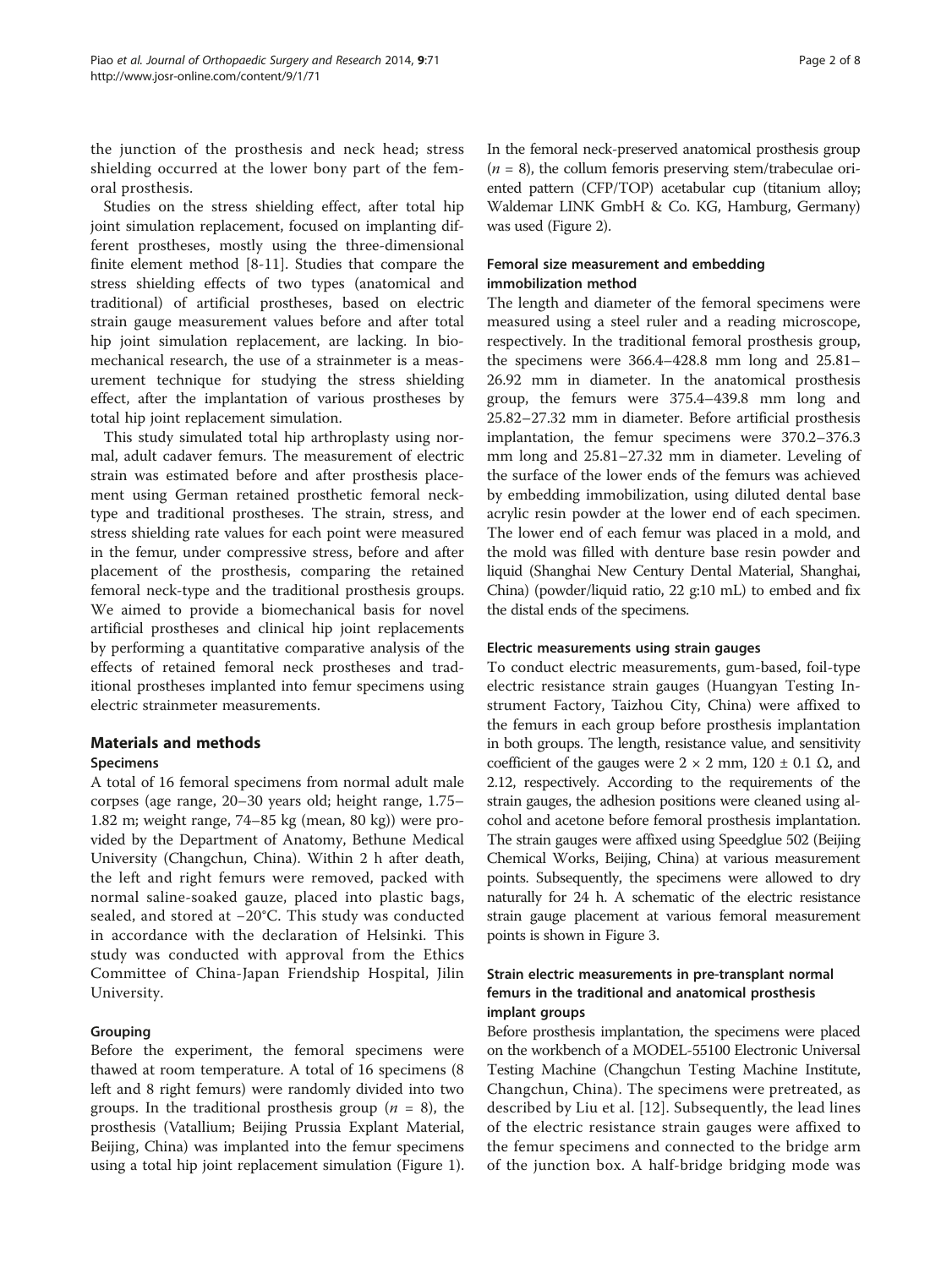<span id="page-2-0"></span>

used, and the temperature compensation was external. A compression load of 0.8 kN (average weight of young males in northern China) was applied using the universal testing machine at an experimental velocity of 2 mm/min (static load), and the strain values at various measurement points were measured using a yj-4501A model static resistance strain gauge (Nanjing University of Aeronautics and Astronautics, Nanjing, China).

## Femur implantation methods for the traditional and anatomic femoral prosthesis groups

After strain electric measurements of the normal femoral specimens in the traditional and anatomic prosthesis groups, the specimens were frozen at −22°C for 24 h and then thawed at room temperature. The prostheses were implanted into the normal femoral specimens of both groups. The method for implanting the prostheses into the femurs of the traditional group was described by Liu et al. [[12\]](#page-7-0). The implantations were performed by the same, highly qualified surgeon. The femoral joint was fixed on to the platform. The osteotomy was performed, 1.5 cm from the top of the small trochanter to the bottom of a large trochanter, using a clinical saw to remove the femoral head and most of the neck. Cancellous bone excavation was then performed within the distal femur to determine the location of the marrow cavity. The marrow cavity was expanded using a clinical

reamer to reach the distal femur marrow cavity, along the great trochanter, and any internal debris was removed. The appropriate prosthesis was selected for biological fixation of the femoral neck to maintain an incline of 10°–15°.

The method for implanting the prostheses into the femurs of the anatomic prosthesis group was performed according to the method of Liu et al. [[12\]](#page-7-0). The femurs were fixed on the operating platform, and the osteotomy was performed, vertically, to the femoral neck, under the femoral head. The outside line of the osteotomy was often 1.5 cm away from the great trochanter, and removed the femoral head. The aperture in the center of the large trochanter was opened, and the marrow cavity was expanded using a clinical file to obtain the proper thickness and curvature. The prosthesis was positioned, tightly fixing the prosthesis neck collar to the neck cortex.

# Strain gauge adhesion and measurement methods for both prosthesis groups

The strain values of each measuring point in the two groups were obtained by affixing the strain gauge to the pre-transplant normal femur specimens in each group after transplantation. The strain electrical measurements were obtained for the normal femurs in the traditional and anatomic prosthesis implantation groups.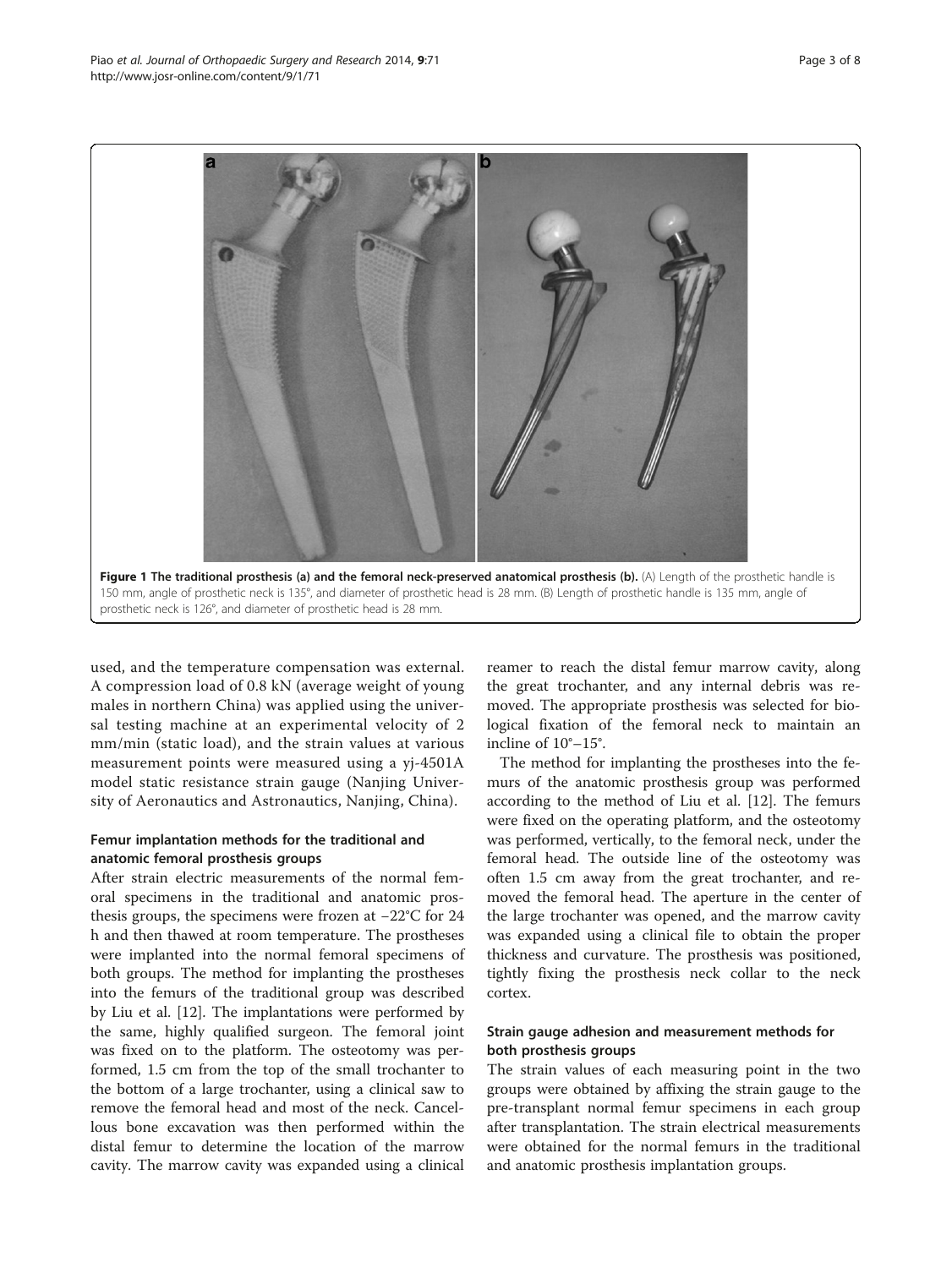<span id="page-3-0"></span>



Stress values and stress shielding rate calculation method Under compression loading, the femurs mainly underwent pressure and bending. The stress analysis showed that both the pressure and bending acted on the femur axis. Therefore, the resistance strain gauge was adhered to the femur axis to measure the strain stress values at each measuring point, and calculations were performed using Hooke's law [[13\]](#page-7-0) ( $\sigma = E \cdot \varepsilon$ , where,  $\sigma$  represents stress, and  $\varepsilon$  represents strain; the E-modulus for elasticity, is also called the macroscopic Young's modulus). The stress values were calculated according to the elastic modulus of 17.6 GP, measured during the preliminary testing prior to this study. The implanted femurs in both prosthesis implantation groups were measured according to the stress shielding rate formula ( $\eta = 1 - \sigma/\sigma_0 \times 100\%$ , where  $\eta$  represents the stress shielding rate, and  $\sigma$  and  $\sigma_0$ are the stress values for the femurs in the same position before and after implantation of the normal femurs) [\[14\]](#page-7-0).

# Statistical analysis

Measurement data were expressed as means ± SD. Data analyses were performed using SPSS, version 16.0, software (SPSS, Chicago, IL, USA). The differences between the data, from the two groups, were compared using single factor analysis of variance and the Scheffe law;  $p < 0.05$  was considered to indicate statistical significance.

# Results

The results of the stress measurements at the different test points before and after traditional and anatomic femoral prosthesis implantations are shown in Table [1](#page-5-0). The stress shielding rates are shown in Table [2.](#page-6-0) According to the differences in geometry and elastic modulus between the anatomical and traditional prostheses, the stress shielding rate of the anatomical prosthesis was lower than that of the traditional prosthesis when implanted into the femur specimens. Femoral electric strain measurements of the normal control group, the traditional prosthesis implantation group, and the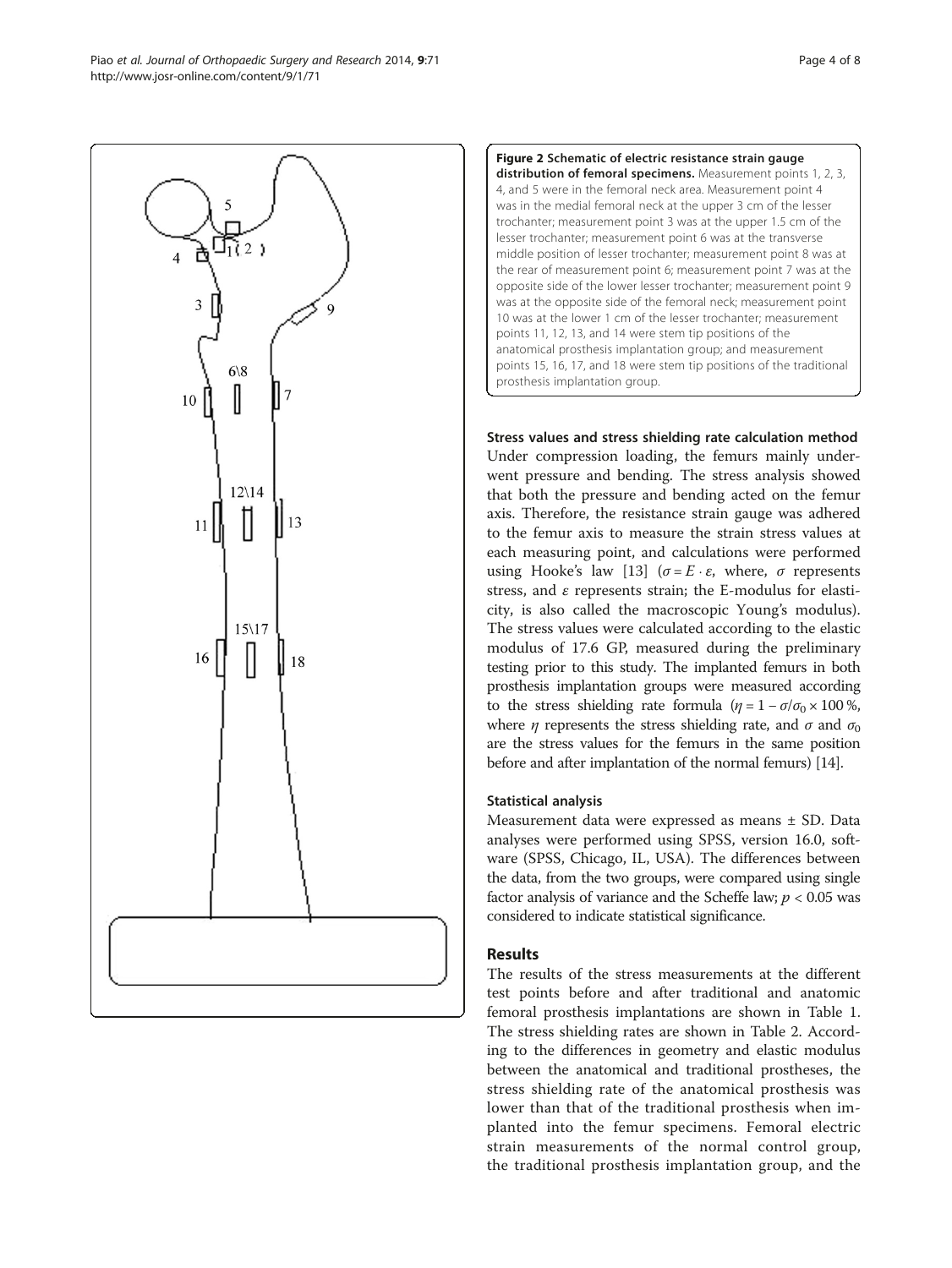anatomical prosthesis implantation group are presented (Figure 3A,B,C). Strain measurement was performed using electronic universal testing machine and imaged by resistance strain gauges (Figure 3D).

The study aims to compare the stress shielding effects of implantable anatomical and traditional prostheses after in vitro total hip joint replacement simulation. The study serves as a biomechanical basis for novel artificial prostheses and for clinical hip joint replacements.

## **Discussion**

The study aims to compare the stress shielding effects of implantable anatomical and traditional prostheses after in vitro total hip joint replacement simulation. Compared to the traditional prosthesis group, there was a lower stress shielding rate in the proximal 1–10 stations in the femoral neck dissection-type prosthetic femur specimens in the anatomical femoral prosthesis group  $(p < 0.05)$ . In the anatomical model, the stress shielding rate, under a load, was lower than the rate in the

traditional prosthesis group. The prosthesis, inserted into the femoral cavity, changed the normal stress distribution of the proximal femur. An analysis suggested that titanium was used in the anatomical femoral prosthesis, whereas a cobalt-chromium-molybdenum alloy was used in the traditional prosthesis. Because the elastic modulus of titanium is less than that of the cobalt-chromiummolybdenum alloy, the reserved anatomic femoral prosthesis material had a role in reducing the stress shielding effect. The reason for the lower stress shielding rate, after implantation of the anatomic femoral prosthesis into the femur specimens, compared to traditional femoral implants, was the full preservation of the femoral trochanter and neck in the anatomic prosthesis specimens. Cancellous bone plays an important physiological role in loading and cushioning. Therefore, the reduced loss of cancellous bone resulted in a smaller reduction of the bone's function to reduce loading and provide cushioning. The traditional prosthesis retained only part of the neck. Performing the osteotomy 1–1.5 cm above the

<span id="page-4-0"></span>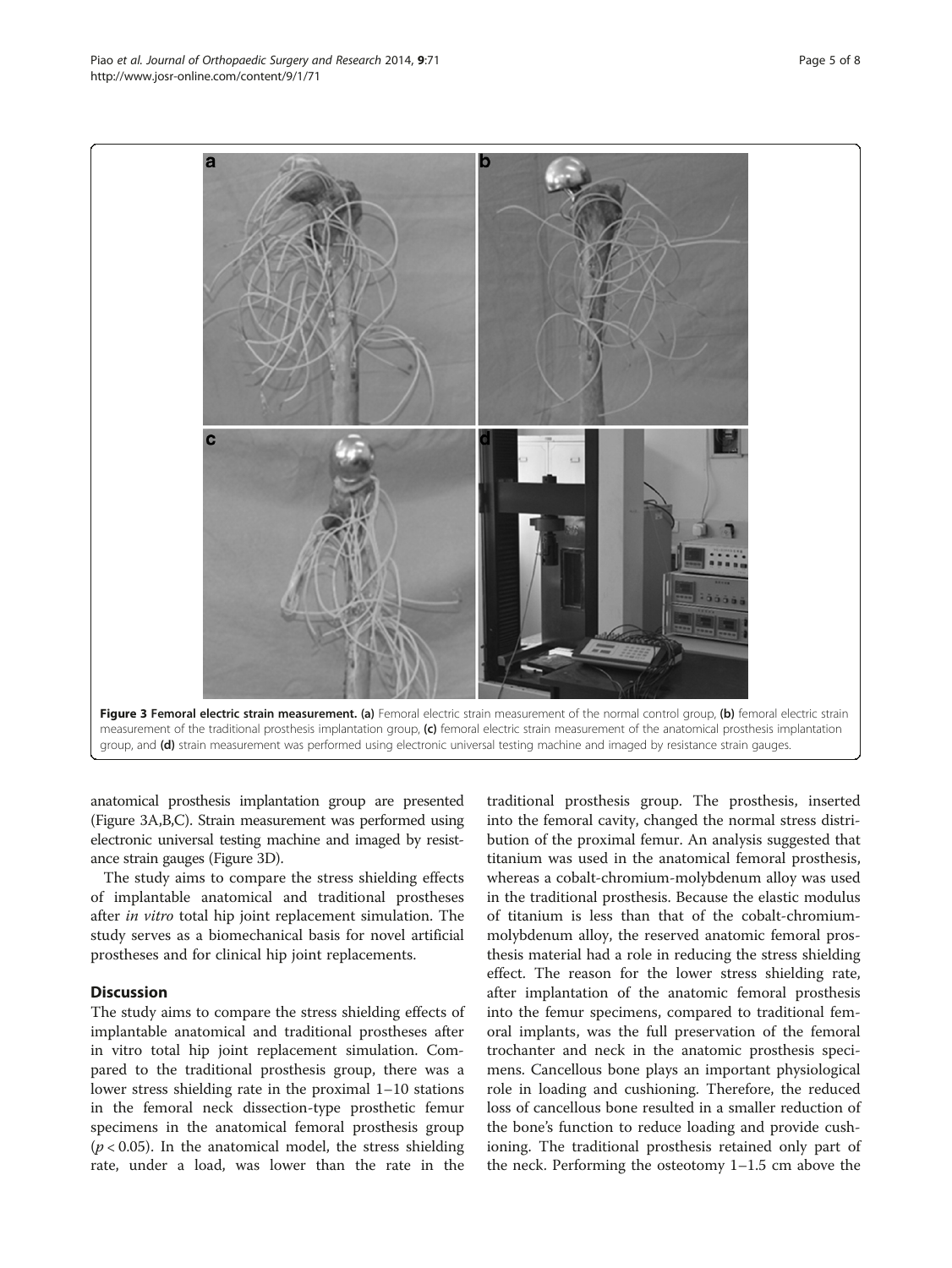<span id="page-5-0"></span>Table 1 Strain electric measurements of each group (values are represented in mean (SD)) ( $n = 8$ )

| Point | Normal femur after traditional<br>prosthesis transplantation |               | Femur after traditional<br>prosthesis transplantation |              | Normal femur after anatomic<br>prosthesis transplantation |              | Femur after anatomic<br>prosthesis transplantation |              |
|-------|--------------------------------------------------------------|---------------|-------------------------------------------------------|--------------|-----------------------------------------------------------|--------------|----------------------------------------------------|--------------|
|       | Strain $(x10^{-6})$                                          | Stress (MPa)  | Strain $(x10^{-6})$                                   | Stress (MPa) | Strain $(x10^{-6})$                                       | Stress (MPa) | Strain $(x10^{-6})$                                | Stress (MPa) |
|       | $-746(21.2)$                                                 | $-13.1(1.6)$  |                                                       |              | $-738(23.2)$                                              | $-12.9(1.8)$ | $-598(31.2)$                                       | $-10.5(1.6)$ |
| 2     | $-712(19.4)$                                                 | 12.5(1.2)     |                                                       |              | $-725(27.1)$                                              | $-12.7(1.6)$ | $-571(26.3)$                                       | $-10.0(1.4)$ |
| 3     | $-1,872$ (31.3)                                              | $-32.9(2.4)$  |                                                       |              | $-1,894(31.4)$                                            | $-33.3(2.7)$ | $-1,418(35.0)$                                     | $-25.0(1.7)$ |
| 4     | $-2,001(27.1)$                                               | $-35.2(1.9)$  |                                                       |              | $-2,016(36.2)$                                            | $-35.4(2.7)$ | $-1,627(29.2)$                                     | $-28.6(2.0)$ |
| 5     | $-1,079(28.2)$                                               | $-19.0(1.3)$  |                                                       |              | $-1,098(28.1)$                                            | $-19.3(1.8)$ | $-816(31.2)$                                       | $-14.3(1.4)$ |
| 6     | $-728(31.4)$                                                 | $-12.8(1.7)$  | $-462 (-8.13)$                                        | 8.13(0.8)    | $-719(22.3)$                                              | $-12.7(1.4)$ | $-518(24.6)$                                       | $-9.1(0.8)$  |
| 7     | 1,472 (29.6)                                                 | $-25.0(2.4)$  | 798 (14.1)                                            | 14.1(1.1)    | 1,416 (28.4)                                              | 24.9(2.3)    | 973 (29.1)                                         | 17.1(1.2)    |
| 8     | $-1,118(27.4)$                                               | $-19.7(1.8)$  | $-748(19.6)$                                          | 13.2(0.8)    | $-1,127(25.6)$                                            | $-19.8(1.7)$ | $-835(23.6)$                                       | $-14.6(1.3)$ |
| 9     | 878 (19.6)                                                   | $-15.5(1.4)$  | 543 (27.4)                                            | 9.6(1.2)     | 864 (27.2)                                                | 15.2(1.1)    | 632 (19.1)                                         | 11.1(0.7)    |
| 10    | $-608(19.8)$                                                 | $-10.7(1.2)$  | 573 (27.4)                                            | 10.1(0.9)    | $-612(19.1)$                                              | $-10.8(1.2)$ | 593 (25.8)                                         | $-10.4(1.2)$ |
| 11    | $-1,563(30.3)$                                               | $-27.5(2.8)$  | $-1,009(28.1)$                                        | 17.7(1.3)    | $-1.572(30.2)$                                            | $-27.7(2.1)$ | $-1,218(28.2)$                                     | $-21.4(1.9)$ |
| 12    | $-758(19.6)$                                                 | $-13.3(1.1)$  | $-532(19.9)$                                          | 9.4(0.8)     | $-774(19.2)$                                              | $-13.6(1.6)$ | $-631(22.6)$                                       | $-11.1(1.0)$ |
| 13    | 1,352(27.1)                                                  | $-23.8(1.9)$  | 962(22.6)                                             | 15.2(0.9)    | 1,364(31.1)                                               | 24.6(2.3)    | 1,139 (20.4)                                       | 20.0(1.4)    |
| 14    | $-701(28.4)$                                                 | $-12.3(1.4)$  | $-538(18.1)$                                          | 9.5(0.6)     | $-717(22.5)$                                              | $-12.6(1.4)$ | $-608(26.3)$                                       | $-10.7(0.9)$ |
| 15    | 749 (18.6)                                                   | $-13.2(0.91)$ | 562 (26.3)                                            | 9.9(0.7)     | 768 (19.2)                                                | 13.5(1.2)    | 627 (19.4)                                         | 11.0(1.0)    |
| 16    | $-412(28.7)$                                                 | $-0.73(0.09)$ | 371 (16.2)                                            | 65.2(3.6)    | $-406(18.1)$                                              | $-7.1(0.8)$  | $-398(22.4)$                                       | $-7.0(0.6)$  |
| 17    | $-1,968(23.1)$                                               | $-34.6(2.6)$  | $-1,618(31.7)$                                        | 28.4 (1.6)   | $-1,992(24.1)$                                            | $-35.0(2.6)$ | $-1,789$ (32.4)                                    | $-31.4(2.6)$ |
| 18    | 1,218(25.1)                                                  | 21.4(1.8)     | 1,064 (28.2)                                          | 18.7(1.2)    | 1,214 (22.4)                                              | 21.3(2.3)    | $-1,163(33.1)$                                     | 20.4(1.2)    |

The strain values of 6, 7, 9, 10, 11, 12, 14, 15, 16, and 18 measurement points in the reservation and traditional femoral prosthesis groups were analyzed by paired t test; the difference was significant ( $p < 0.05$ ). 1, 2, 3, 4, and 5 traditional measuring points were destroyed and cannot be measured. Experimental results showed that the strain values of 6, 7, 9, 10, 11, 12, 14, 15, 16, and 18 measurement points in the traditional prosthesis group were less than those of the Germany femoral neck retention prosthesis group ( $p < 0.05$ ).

small trochanter seriously undermined the metaphyseal cancellous bone system, changing the balance of power among the systems and the stress distribution at the upper end of the normal femurs. Once prosthesis is inserted femoral intramedullary, normal stress distribution of proximal femur will be changed. Stress will be spread to distal femur via intramedullary prosthesis despite the stress should be supported by proximal femur, which leads to stress shielding in proximal femur [[15,16\]](#page-7-0). This resulted in the stress shielding rate of the anatomic femoral prosthesis implantation group being lower than that of the traditional femoral prosthesis implantation group, and suggested that a proximal, geometric design of the prosthesis, with a low elastic modulus, was essential. An unreasonable design would be to increase the chance of loosening the proximal. The biomechanical effects of the prosthetic materials were also critical. Prosthesis rigidity was related to the elastic modulus and to the cross-sectional area and shapes of the materials, but the stress shielding effect of the prosthesis stem, being bulky and rigid, was not necessarily strong because the stress shielding was a result of many factors working together. The relationship of degree of matching of the proximal end was closer. Only an elastic material with an elastic modulus closer to cortical bone could reduce the stress shielding effect, and prosthesis with different materials and shapes lead to different effects of stress shielding [[17\]](#page-7-0). The high elastic modulus of prosthetic material resulted in serious stress shielding following femoral transplantation; therefore, a low elastic modulus material is a better choice for prostheses.

Kim et al. [[18\]](#page-7-0) compared an anatomic femoral prosthesis with common biological fixation and found that the proximal anatomic prosthesis was a better match to the canal anatomy, whereas the distal prosthesis was better than biological fixation. Thus, the proximal segment had better stress conduction. The finer, remote structure not only avoided excessive flexion stiffness but also contacted the distal cortical bone, thereby reducing the stress shielding rate. Liu et al. [\[12](#page-7-0)] simulated total hip arthroplasty and studied the viscoelasticity of the femur and the prosthesis by inserting the retained prosthetic femoral neck-type prosthesis (from Germany) and a traditional prosthesis (from Beijing Prussia Iron and Steel Research Implants, Beijing, China). They found that the traditional prosthesis group, by removing the femoral head and femoral neck, largely damaged the femoral longitudinal interface of the bone marrow, allowing bone moisture to be lost. The collagen and elastic fibers were largely damaged, which led to reduced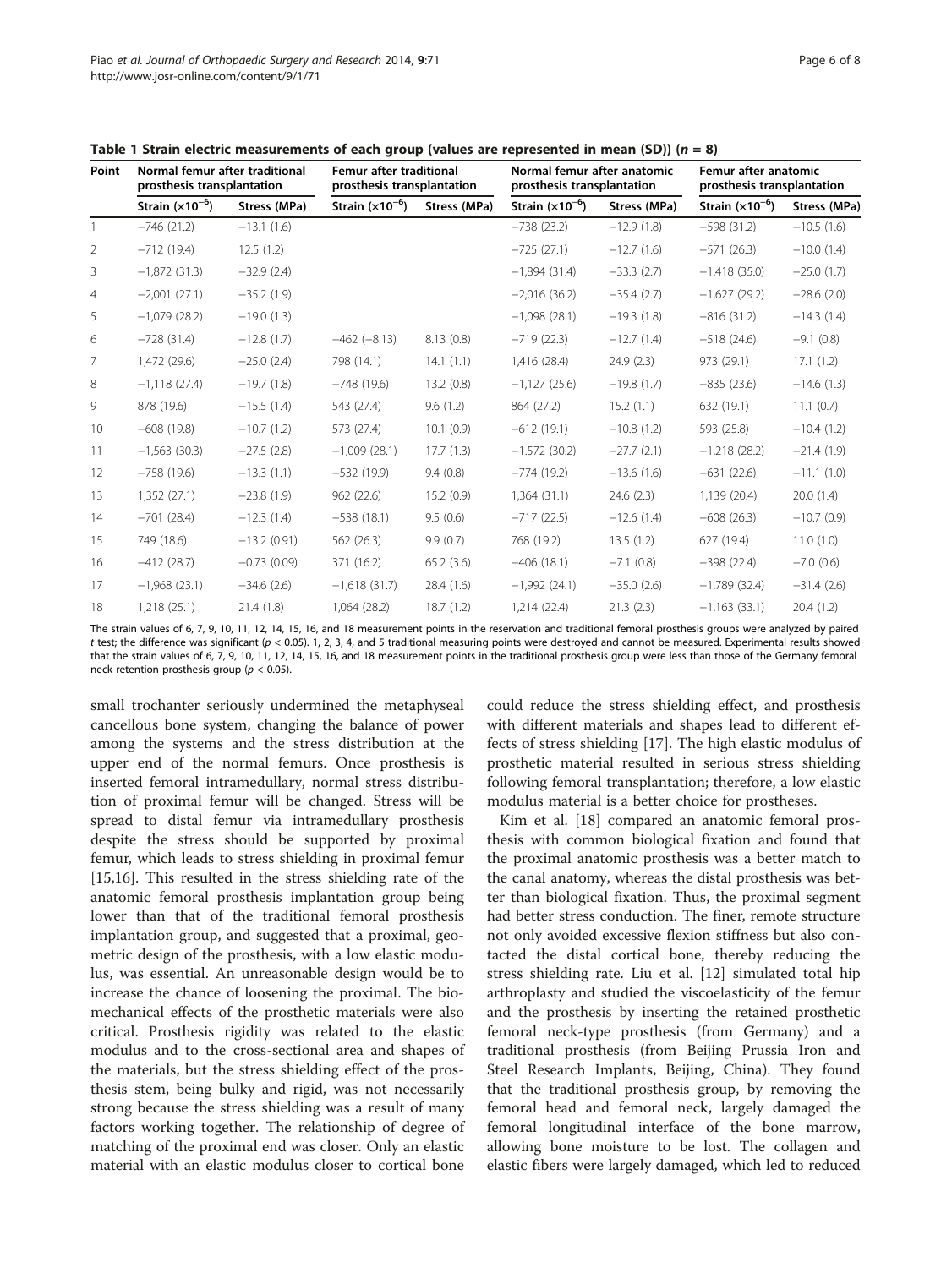<span id="page-6-0"></span>Table 2 Stress shielding rate calculations (values are represented in mean (SD))  $(n = 8)$ 

| Point | Stress shielding rate in the<br>traditional prosthesis<br>group $(\eta\%)$ | Stress shielding rate in the<br>anatomic prosthesis<br>group $(\eta\%)$ |
|-------|----------------------------------------------------------------------------|-------------------------------------------------------------------------|
| 1     |                                                                            | 18.6(1.6)                                                               |
| 2     |                                                                            | 21.2(2.1)                                                               |
| 3     |                                                                            | 24.9 (1.9)                                                              |
| 4     |                                                                            | 19.2 (1.7)                                                              |
| 5     |                                                                            | 25.4 (2.0)                                                              |
| 6     | 36.5(1.8)                                                                  | 28.3 (2.4)                                                              |
| 7     | 43.6 (2.6)                                                                 | 31.4 (2.8)                                                              |
| 8     | 33.0 (2.9)                                                                 | 26.3(2.4)                                                               |
| 9     | 38.0 (3.1)                                                                 | 27.0 (1.2)                                                              |
| 10    | 5.6(0.8)                                                                   | 3.7(0.4)                                                                |
| 11    | 35.6 (2.3)                                                                 | 22.7 (1.8)                                                              |
| 12    | 29.3 (2.6)                                                                 | 18.4 (1.9)                                                              |
| 13    | 36.1(2.9)                                                                  | 18.7(1.4)                                                               |
| 14    | 22.7 (1.8)                                                                 | 15.1(1.7)                                                               |
| 15    | 25.0 (1.6)                                                                 | 18.5(1.2)                                                               |
| 16    | 1.5(0.2)                                                                   | 1.41(0.1)                                                               |
| 17    | 17.9 (1.9)                                                                 | 10.3(0.8)                                                               |
| 18    | 12.6(1.1)                                                                  | 4.3(0.3)                                                                |

The strain values of 6, 7, 9, 10, 11, 12, 14, 15, 16, and 18 measurement points in the reservation and traditional femoral prosthesis groups were analyzed by paired t test; the difference was significant ( $p < 0.05$ ). 1, 2, 3, 4, and 5 traditional measuring points were destroyed and cannot be measured. Experimental results showed that the strain values of 6, 7, 9, 10, 11, 12, 14, 15, 16, and 18 measurement points in the traditional prosthesis group were less than those of the Germany femoral neck retention prosthesis group ( $p < 0.05$ ).

7,200-s rising displacement quantity and a change in the inherent rheological characteristics. The 7,200-s rising displacement quantity was more than that in the traditional prosthesis group, because the femur neck was retained with less damage to the intramedullary canal. According to these findings, they concluded that the retained femoral neck-type of prosthesis design, from Germany, conformed to biomechanical principles. In the present study, the parameters or methods, including the simulated total hip arthroplasty, used two kinds of prosthesis, but the prosthesis implantation methods, test specimen stress, and the applied load were similar to those used by Liu et al. [[12](#page-7-0)].

Although the experiment was carried out differently than those of [\[18\]](#page-7-0) and [[12](#page-7-0)], the results showed that femoral prosthesis implantation played a role in reducing stress shielding under compressive loads, consistent with a previous report [[12\]](#page-7-0). This indicates that stress distribution in the proximal femur, after anatomic femoral prosthesis implantation, changed less than during traditional femoral prosthesis replacement. Thus, the femoral stress shielding rate, under compression loads, was reduced.

The experimental results supported previous reports [\[18](#page-7-0)] suggesting that closer matching of the anatomic state of the proximal anatomic prosthesis to the medullary cavity and proximal segment matching resulted in good conduction of stress to reduce the stress shielding rate.

Walker et al. [[19\]](#page-7-0) reported that the femur stress level was closer to normal bone after bone cement prosthesis replacement. For uncemented prosthesis, the femoral moment of the compressive strain is 56% of the normal value but only 30% of that for cemented prostheses. The compressive strain and rod-end strain in an uncemented prosthesis are 135% and 109% of the normal values, respectively, whereas they are 151% and 115%, respectively, of the cemented prostheses. Herein, the study supports a biological fixation method for the artificial prostheses. Engh et al. [\[20\]](#page-7-0) performed a quantitative analysis of femoral bone resorption caused by stress sheltering. They found that bone mineral density, on the fixed prosthesis side, was significantly lower than that on the contralateral side and that bone loss was most obvious in the metaphyseal area. On average, 45% of osteoporosis patients, after receiving an artificial prosthesis, showed increased stress shielding in the greater trochanter of the femur and the femoral moment area and an increased concentration of stress in the rod-end area than before replacement. The findings in the study suggested that the region of most stress shielding was the proximal femur. Therefore, this region should receive careful attention during the selection and design of artificial prosthesis and prior to the surgical placement of an artificial prosthesis.

Under the premise of achieving stability, the design of artificial prostheses should involve the selection of lowmodulus elastic fibers that are resistant to friction and that can be designed into artificial joints that can be placed into medullary cavity, causing the least damage to the femur. The consistency of the angle after placement of the designed artificial joints and the physiological angle of hip joint, matching the artificial prosthesis with the femur, can avoid looseness and improve the effect.

The present experiment was conducted in vitro, which may influence the experimental results and be different from the situation created during a clinical hip replacement. The advantages of strain electrical technique in an in vitro experiment and an in vivo animal experiment are that they can indicate the characteristics of field measurements, and the determinations can be directly performed during internal fixation operations. The electrometric method only measures point-by-point strain on the surface of the specimen, but does not measure the full stress distribution in a specimen. The main reason is that certain areas in the strain gauge wire grid lead to limitations in understanding stress distribution in specimens and only measure the average strain in the